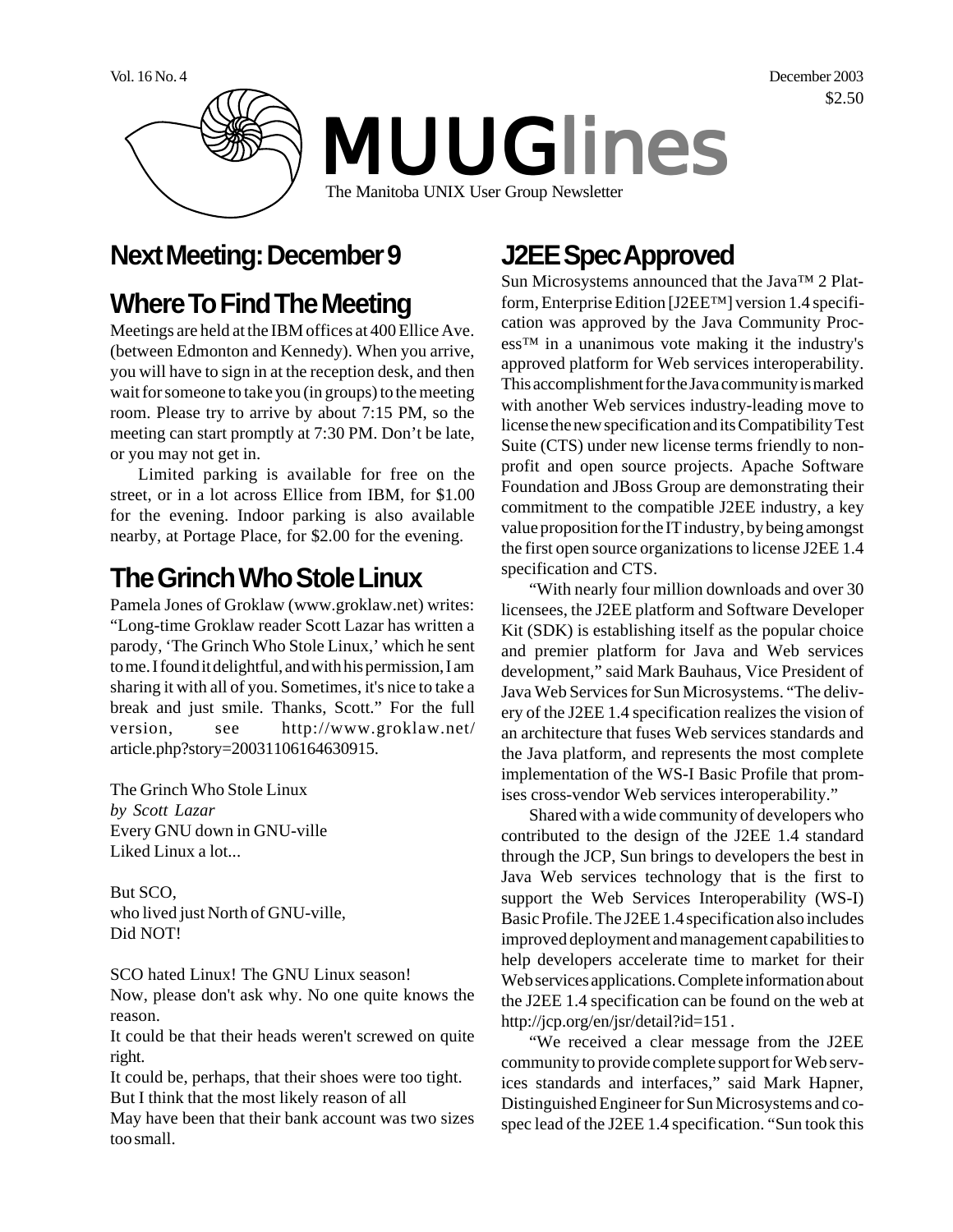challenge and in collaboration with the J2EE 1.4 Expert Group, we believe we have delivered the most interoperable and standard Web services platform in the form of this important Java specification, Reference Implementation and Software Developer Kit."

#### **Key Open Source Players License J2EE 1.4 Specification**

Taking advantage of open source license terms for J2EE 1.4 that Sun is making available for non-profit and open source projects, Apache Software Foundation and JBoss Group have licensed the J2EE specification and TCK to bring the benefits of Java compatibility to their open source communities for development and deployment. This will lead to increased adoption of J2EE through a broader community of developers and further popularize this premier middleware platform. The new licensing provisions were introduced by the JCP program through the JCP 2.5 process document and require that all Java specifications allow for development and distribution of compatible independent implementations, make specification products available separately and offer Technology Compatibility Kits (TCK) free of charge to qualified non-profits, educational organizations and individuals.

"As a member of the executive committee of the JCP, Apache is thrilled that JCP is meeting its promise as a forum for the development of industry-leading specifications that can be implemented by open source vendors," said Greg Stein, Chairman of the Apache Software Foundation. "Apache is looking forward to completing and releasing an application server that is fully compatible with the J2EE specifications through our Apache Geronimo project. Working closely with Sun and leveraging Sun's support extended to us at no charge through the Compatibility Scholarship Program, we are optimistic we will quickly deliver product to our communities of developers."

"As JBoss continues penetrating the enterprise market, proving its J2EE compatibility is becoming more important to our customers, ISVs and partners," said Marc Fleury, founder of JBoss.org and president of JBoss Group. "Achieving J2EE certification is part of JBoss Group's strategy to deliver Professional Open Source to the market. We look forward to a release of the first officially compatible version of the JBoss application server."

Complete information regarding Sun's Compatibility Testing Scholarship Program can be found at http://java.sun.com/scholarship/ .

#### **Pricing and Availability**

The J2EE 1.4 specification was available as of November 24, 2003. The J2EE 1.4 SDK that includes a J2EE 1.4-certified version of a fully-deployable application server from Sun (the developer release of the Sun Java System Application Server 8 Platform Edition) was also made available on November 24, 2003. The new SDK includes documentation and tools for developers to learn J2EE and get started with the J2EE 1.4 specification. It is available as a free download on the Solaris™ Operating Environment and Windows platforms at Sun's Developer Network site at http:// java.sun.com/j2ee/download.html .

# **Judiciary Moves To Linux**

PEC Solutions, Inc. announced that the Administrative Office of the U.S. Courts (AOUSC) awarded the company a contract to provide technology support to migrate the Federal Judiciary's national IT infrastructure to a Linux/Intel platform.

PEC will support the transition of the Judiciary's mission-sensitive applications, including case management, finance and accounting, probation and pretrial services, and case-tracking management systems to the Linux standard. PEC will provide Linux operating system and applications technical support and assistance, including planning, advice and recommendations, help desk support, installation and testing support, and full problem resolution.

The award is for one year with four option years under PEC's GSA Schedule. If all options are exercised, the total value of the contract is \$9 million dollars. Services will be provided at the AOUSC's Washington, D.C. offices, its San Antonio, Texas, national technology, training and support facility, and its Independent Test Facility in Phoenix, Arizona.

#### **The Public Sector Open Source Project**

The Public Sector Open Source Project, convened and sponsored by the Commonwealth of Massachusetts in collaboration with the Massachusetts Institute of Technology, will facilitate and loosely organize the sharing of software owned and developed by or for the public sector. This project will commence with a meeting held in Cambridge, Mass. on December 9th, 2003, of individuals from U.S. state and municipal governments who are interested in discussing and creating a relatively informal collaboration among public sector enti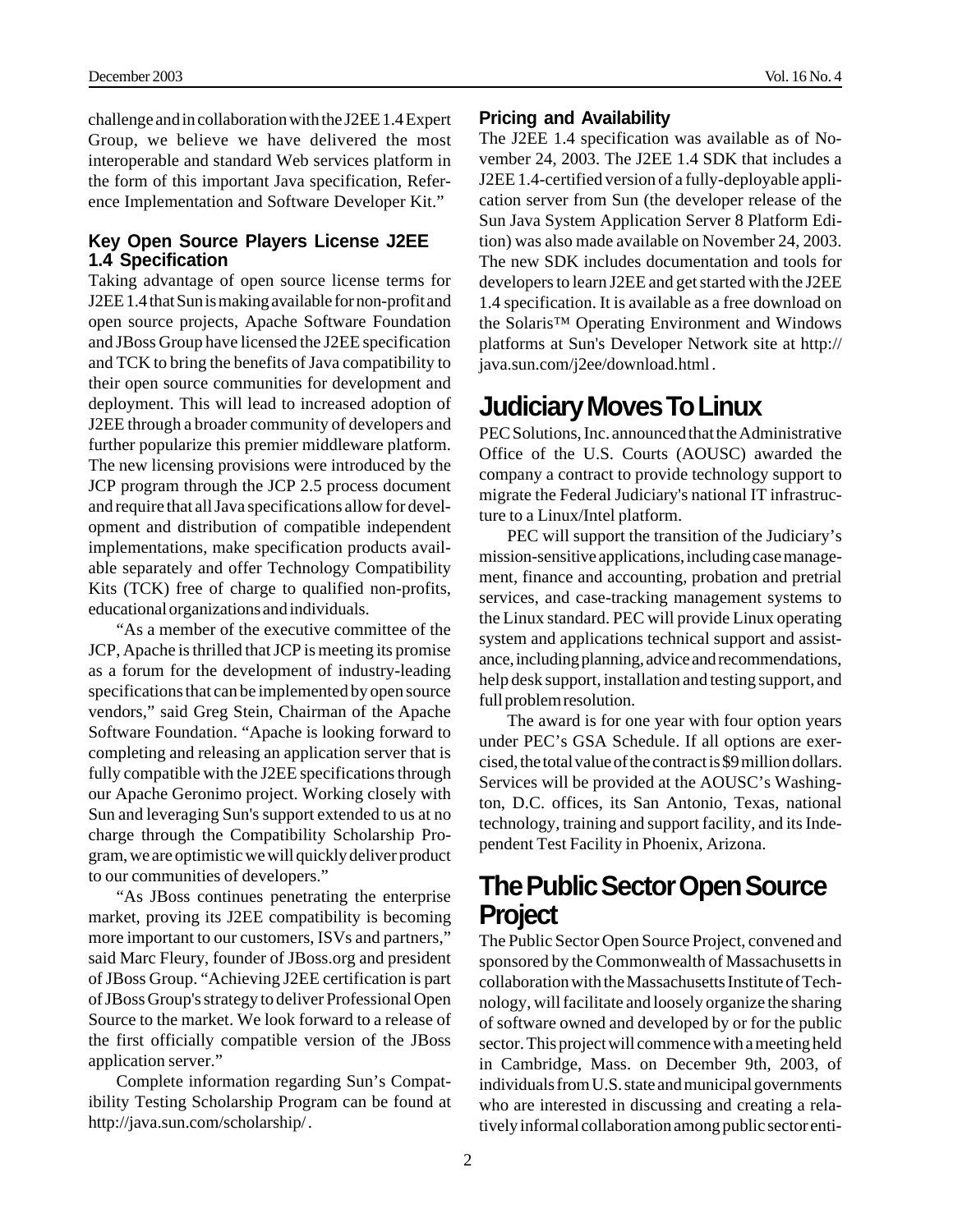ties.

The initiative is premised upon the need for taxpayer information technology dollars within and across public sector entities to be used frugally, and the economic and engineering desirability of pursuing reusable software code. For example, code sharing has the potential to ease application interoperability issues across jurisdictions. The momentum behind use and development of open source software within governments domestically and abroad is considerable. In the IT sector in general, open source promises to transform the way software is designed, sold and supported.

Public entities invest significant funds annually in software development. Some of the code developed by these entities is owned entirely by them. At the same time, all these entities are in the same "business" supporting licensing, permitting, voting, corporations administration, public safety, health and welfare programs and education. Public entities could save a considerable amount of the money that they now spend on software development by sharing with each other source code that they own.

To maximize the benefits of public sector code sharing, public entities should license their code to one another under "open source" licenses permitting licensees to access and modify the source code. The licenses should also require that all modifications and enhancements to the code be made available for free to all public entities participating in the open source project. One of the first tasks for the collaborative will be to review the potential open source licenses (such as Mozilla and GPL) to determine a small subset that will meet members' needs. An online web based code repository of some kind will be selected for this initiative. The repository, along the lines of www.sourceforge.net, will facilitate the initiative by making a forum available for participating governments to post information about new open source code they are contributing to the community and to facilitate other collaboration.

During the next month, Massachusetts will continue to reach out to state and local governments to identify a core group of interested participants in the MIT kick-off meeting and for potential membership in this emerging initiative. It is envisioned that no entity will be in sole control of this project, though the government of Massachusetts and MIT are initial organizers. It is also envisioned that the repository will not remain under the dominion of any single party, but will be subject to the will of members of this collabora-

tive. These and other organizational topics will be addressed in a Memorandum of Understanding developed by and agreed to by participants in the collaborative.

For more information on this initiative, and to find out how your government can participate, please contact Daniel Greenwood, Director of the MIT E-Commerce Architecture Program and coordinator of this project for the Commonwealth of Massachusetts, at opensource@civics.com

#### **Interview With George Staikos**

KDE is one of the industry's leading desktop environments. At the current stable version 3.1, it is without a doubt a great piece of work. KDE Core developer George Staikos answered some questions for USALUG (www.usalug.org).

USALUG: Tell us about your connection to the KDE project.

George Staikos: I am a KDE core developer, app developer, the North America/Canada press contact, and I am also involved in North American PR, among other things. :)

USALUG: What big changes should we be expecting in the upcoming releases?

George Staikos: To put it simply, speed, applications, features, and bug fixes. The number of changes are astonishing, and I can't possibly list them all, but I'll try to touch on some of the important ones.

Speed: We did some great optimizations in various areas of KDE. Some of note include major KJS performance enhancements (from Apple and us as well), faster loading Konqueror via the preloader, application launch time reductions, and general optimizations to the core libraries.

Applications: We have several new applications. Kopete is a general purpose instant messaging client with plugins for AIM, MSN, Yahoo, IRC, and more. Umbrello is part of the KDE SDK now, and is a powerful UML tool. KPDF is an XPDF frontend. A wireless network monitor and configurator is included in kdenetwork. Kontact provides an Outlook-style interface for KMail, KOrganizer, and other PIM apps. JuK is an iTunes style media player. For developers, KCachegrind is a great profiling application that works together with valgrind. There are at least half a dozen more new applications in 3.2 that I haven't mentioned!

Features: Many Safari fixes for KHTML have been merged, providing a faster and more full featured